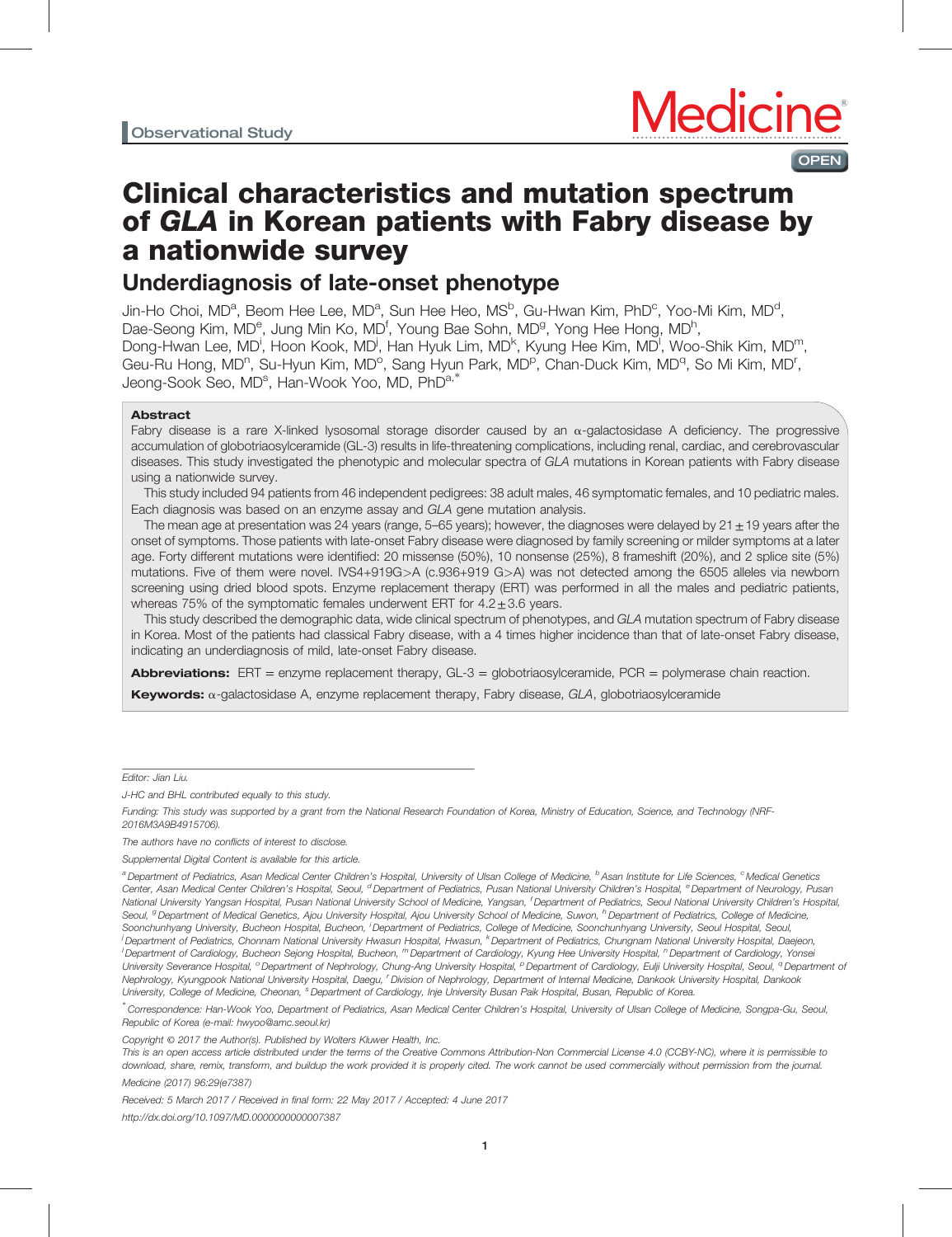### 1. Introduction

Fabry disease (OMIM #301500) is a rare, X-linked lysosomal storage disorder caused by an  $\alpha$ -galactosidase A deficiency.<sup>[\[1\]](#page-4-0)</sup> The progressive systemic deposition of globotriaosylceramide (GL-3) in multiple organs results in proteinuria, which is often the first sign of renal involvement, episodic crises of severe pain in the extremities (acroparesthesia), hypo- or anhidrosis, corneal opacity, angiokeratoma, and/or stroke.[\[2\]](#page-4-0)

Since the initial description of Fabry disease in 1898, several studies have described its clinical presentation and the natural course of Fabry disease in a large number of patients across all age groups based on the Fabry Registry.<sup>[3-5]</sup> The natural course of untreated Fabry disease is complicated by renal, cardiac, and cerebrovascular diseases. Prior to the advent of enzyme replacement therapy  $(ERT)$ ,  $[6,7]$  death was usually caused by serious complications such as chronic renal failure or stroke, in the fourth or fifth decades of life in affected males. In contrast, heterozygous females experience a wide spectrum of phenotypes, ranging from asymptomatic or mild forms to severe complications that are similar to those of classically affected males.[\[8\]](#page-4-0)

Since the introduction of recombinant human  $\alpha$ -galactosidase A treatment in 2001,<sup>[9,10]</sup> several clinical studies have shown that ERT has beneficial effects on renal, cardiac, and neurologic complications.[7,11–13] Thus, ERT is now considered to be the standard treatment for symptomatic male and female patients with Fabry disease.<sup>[\[8\]](#page-4-0)</sup>

Since ERT has been fully subsidized in Korea since 2003 by the national insurance program, with special funding for orphan diseases, our group has reported the short-term and long-term efficacy of ERT in patients with Fabry disease based on a small number of patients at a single institute in Korea.<sup>[14,15]</sup> However, there is no nationwide data available on the baseline clinical characteristics, molecular spectrum of the GLA gene mutations, and effects of ERT in a large cohort of patients in Korea. Thus, this study was performed to determine the baseline demographic profiles, clinical characteristics, and GLA mutation spectrum in patients with Fabry disease in Korea by using a nationwide survey.

# 2. Methods

#### 2.1. Subjects

This study included 94 patients from 46 independent families: 38 adult males  $(\geq 18$  years of age, 40.4%), 46 symptomatic females (48.9%), and 10 pediatric males (10.6%). Eighty patients (85.1%) had family members with Fabry disease, whereas 10 patients (10.6%) had sporadic occurrences. Information on the family history was not available for the remaining 4 patients  $(4.3\%)$ .

The following clinical data were collected using questionnaires (Supplementary data 1, [http://links.lww.com/MD/B803\)](http://links.lww.com/MD/B803): age at onset of symptoms, age at diagnosis, presenting features, biochemical findings, genotypes, and ERT efficacy. From March 2015 through October 2015, the questionnaires were sent to the physicians in 20 academic medical centers who were caring for patients with Fabry disease. Physicians from 17 centers responded to this nationwide survey. The study protocol was approved by the Institutional Review Board of the Asan Medical Center. Written informed consent was obtained from all the subjects or from their parents.

# 2.2. Biochemical tests and molecular analysis of the GLA gene

All the patients were diagnosed based on an assay of  $\alpha$ -galactosidase A activity in the serum (male patients) and a mutation analysis of the GLA gene (both male and female patients), which were performed in a central core laboratory in at the Asan Medical Center in Seoul, Korea. The a-galactosidase A activity was measured via fluorometric assay using 4-methylumbelliferyl- $\alpha$ -D-galactoside as previously described.<sup>[\[14\]](#page-4-0)</sup>

For the mutation analysis of the GLA gene, genomic DNA was isolated from the peripheral blood leukocytes. Seven coding exons and the exon–intron boundaries of the GLA were amplified by the polymerase chain reaction (PCR) with 7 sets of primers. After the PCR amplification, the PCR products were purified and sequenced directly using an ABI3130x1 Genetic Analyzer (Applied Biosystems, Foster City, CA).

The in silico prediction of the novel sequence variants was performed using PolyPhen-2 [\(http://genetics.bwh.harvard.edu/](http://genetics.bwh.harvard.edu/pph2/) [pph2/](http://genetics.bwh.harvard.edu/pph2/)), Sorting Intolerant From Tolerant (SIFT) [\(http://sift.jcvi.](http://sift.jcvi.org/) [org/](http://sift.jcvi.org/)), Mutation Taster ([http://www.mutationtaster.org/\)](http://www.mutationtaster.org/), Mutation Assessor [\(http://www.ngrl.org.uk/Manchester-/page/muta](http://www.ngrl.org.uk/Manchester-/page/mutation-assessor) [tion-assessor\)](http://www.ngrl.org.uk/Manchester-/page/mutation-assessor), and PMut [\(http://mmb.pcb.ub.es/PMut/\)](http://mmb.pcb.ub.es/PMut/) for the missense variants, and EX-SKIP ([http://ex-skip.img.cas.cz/\)](http://ex-skip.img.cas.cz/) for the splice site variants.

# 2.3. Newborn screening for the IVS4+919G>A (c.936 +919G>A) mutation using dried blood spots (DBSs)

We screened for the presence of the IVS4+919G>A mutation in 6505 alleles from 2249 male (2249 alleles) and 2128 female (4256 alleles) newborns using the genomic DNA extracted from DBSs. The intron 4 amplification was performed using the following primers: -AGCTCCACACTATTTGGAAG-TATTTGT-3' and 5'-GGTCCCTGCCCTCATGAAAC-3'. The IVS4+919G>A variant genotyping was performed using the Custom TaqMan SNP genotyping assay (Applied Biosystems, Foster City, CA). The PCR was carried out using the Chromo 4TM Four-Color Real-Time System (MJ Research, Watertown, MA). Finally, the data analysis for the allelic discrimination was conducted using the MJ Opticon MonitorTM analysis software (version 3.1; MJ Research, Watertown, MA).

## 3. Results

# 3.1. Baseline clinical characteristics of the Fabry disease patients

With regard to the patients that participated in our study, the mean age at the onset of symptoms was  $24 \pm 18$  years old (range, 5–65 years); however, the mean age at the diagnosis was  $36 \pm 16$ years old (range, 8–72 years). The mean interval between the onset and the diagnosis was  $21 \pm 19$  years (range, 0–42 years), excluding those cases identified by familial screening [\(Table 1\)](#page-2-0).

All the adult males had typical manifestations at presentation. The most common presenting symptoms included hypo- or anhidrosis (73.5%), corneal clouding (73.0%), and acroparesthesia (72.2%). Eight of the 38 (21.1%) adult male patients were classified as late-onset phenotypes and were diagnosed by family screening or hypertrophic cardiomyopathy (37.5%) at  $48.0 \pm 7.5$  years of age (range, 38–58 years) [\(Table 2](#page-2-0), [Fig. 1](#page-2-0)). In contrast, the adult male patients with the classical phenotype were diagnosed at  $17.6 \pm 14.1$  years of age (range, 5–49 years);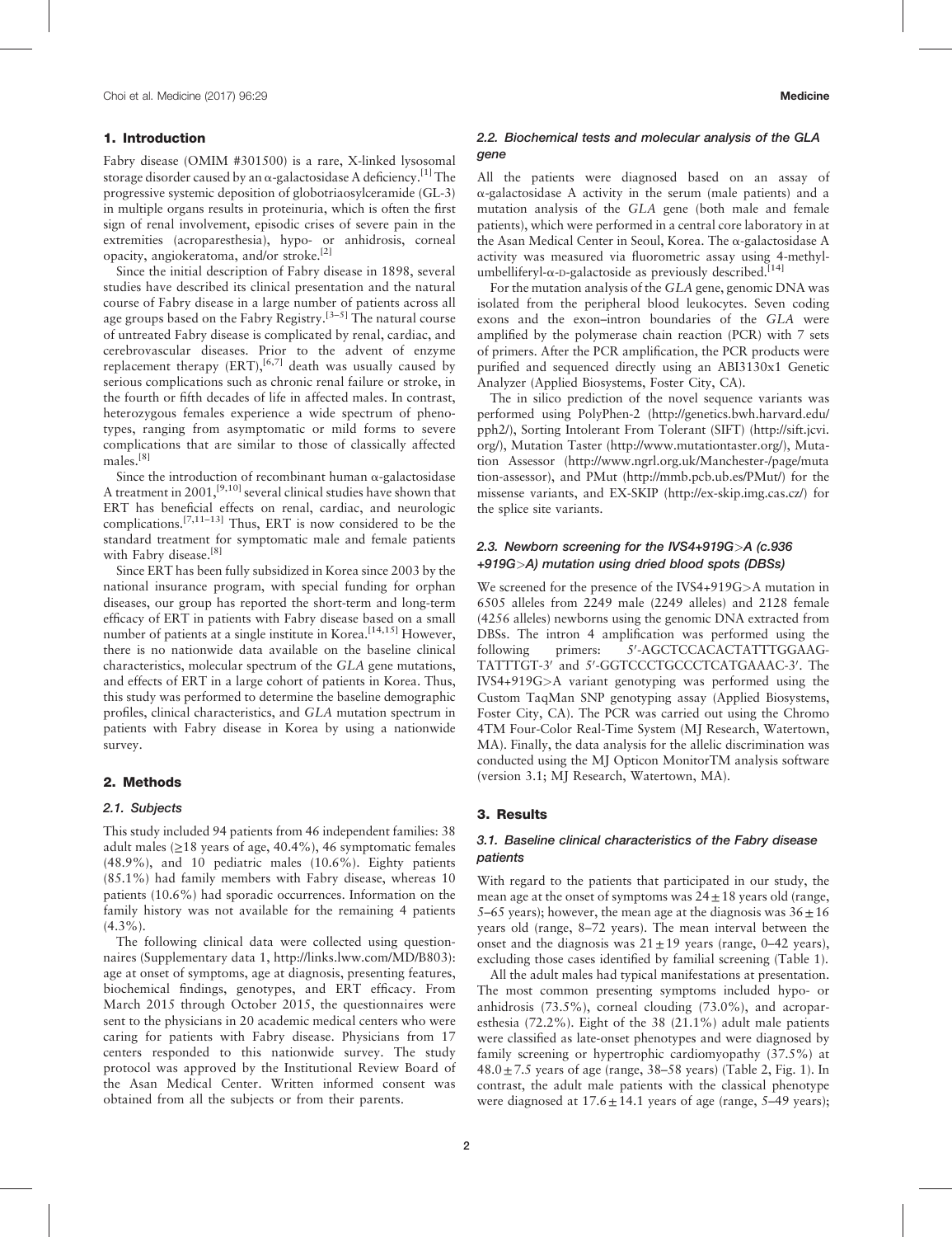<span id="page-2-0"></span>Table 1

| Demographic profiles and biochemical findings in patients with Fabry disease. |                            |                            |                               |
|-------------------------------------------------------------------------------|----------------------------|----------------------------|-------------------------------|
|                                                                               | Adult males ( $N = 38$ )   | Pediatric males $(N=10)$   | Females $(N=46)$              |
| Age at presentation, years, range                                             | $22.8 \pm 17.4$ (5-58)     | $10.4 \pm 3.2$ (5-13)      | $39.8 \pm 17.3$ (11-65)       |
| Age at diagnosis, years, range                                                | $34.6 \pm 12.2$ (18-58)    | $13.0 \pm 2.7$ (8-17)      | $42.2 \pm 15.0$ (14-72)       |
| Interval between presentation and diagnosis, years, range                     | $9.6 \pm 10.2$ (0-34)      | $1.5 \pm 2.9$ (0-9)        | $2.1 \pm 7.4$ (0-42)          |
| Percent of median value of normal GLA activity,                               | $1.4 \pm 2.0\%$ (0.0–6.8%) | $0.2 \pm 0.6\%$ (0.0-1.7%) | $18.1 \pm 22.4\%$ (0.2-65.7%) |
| 45-86 nmol/hr/mg protein of WBCs                                              |                            |                            |                               |
| Serum GL-3, $\mu$ g/mL, normal range $<$ 4.7                                  | $15.2 \pm 8.2$ (0.3-36)    | $21.0 \pm 13.2$ (9-47)     | $10.2 \pm 5.6$ (4.3-25)       |
| Urine GL-3, $\mu$ g/mg Cr, normal range, 0.01-0.9                             | $3.6 \pm 3.9$ (0.1-15)     | $6.4 \pm 3.0$ (0.1-10)     | $1.0 \pm 1.6$ (0.1-5.1)       |
| Mean age at ERT initiation, years, range                                      | $36.2 \pm 12.3$ (19-59)    | $13.8 \pm 2.5 (8 - 17)$    | $45.1 \pm 15.5$ (14-72)       |
| Duration of ERT, years, range                                                 | $5.5 \pm 3.9$ (0-12)       | $5.2 \pm 2.5$ (1-10)       | $2.8 \pm 3.0$ (0-12)          |

ERT=enzyme replacement therapy, GL-3=globotriaosylceramide, GLA=α-galactosidase A, WBCs=white blood cells.

Symptomatic patients only.

6.9% of them manifested hypertrophic cardiomyopathy. All 10 of the pediatric males were diagnosed by family member screening, and all of them had acroparesthesia; the youngest one manifested symptoms at the age of 5 years old.

Renal involvement, such as proteinuria or chronic renal failure, was noted in 51.3% of the patients. Three of the males underwent a kidney transplantation before the diagnosis, whereas 2 of the males had chronic renal failure and were undergoing peritoneal or hemodialysis. The urinary protein excretion and serum creatinine levels were normal in all the pediatric patients. Sixteen of the male patients (13 adults and 3 pediatric patients) and 7 of the symptomatic female patients underwent kidney biopsies before the administration of ERT. All the adult male and symptomatic female patients demonstrated varying degrees of glomerulosclerosis with interstitial fibrosis or tubular atrophy, as seen on light microscopy (LM). The accumulation of GL-3 was observed in the endothelial cells, and mesangial cells, and podocytes on electron microscopy (EM) [\(Table 3\)](#page-3-0). Interestingly, 8 of the patients exhibited complement 3 deposits in the mesangium via immunofluorescence. Moreover, the normoproteinuric female and male patients began to show abnormal pathological findings, such as mild glomerulosclerosis via LM or electron-dense deposits on EM.

Twelve of the patients manifested cardiac arrhythmias, including sinus bradycardia, Wolff–Parkinson–White syndrome, atrioventricular block, and bundle branch block.

# 3.2. GLA gene mutation spectrum and genotypephenotype correlations

Forty different mutations were identified in the 94 patients (46 pedigrees) with Fabry disease that participated in this study: 20 missense (50%), 10 nonsense (25%), 8 frameshift (20%), and 2 splice site  $(5\%)$  mutations ([Fig. 2](#page-3-0)). All 48 males were hemizygous and all 46 symptomatic females were heterozygous for the GLA mutations. Five of them were novel: p.Y86H, p. G274R, p.L310 V, c.639+5G>A (IVS4+5G>A), and p.

| Table 2 |                                                               |
|---------|---------------------------------------------------------------|
|         | Clinical phenotype of adult male patients with Fabry disease. |

|                                                                  | <b>Classical</b>                        | Late onset<br>variant                 |
|------------------------------------------------------------------|-----------------------------------------|---------------------------------------|
| Number of patients                                               | 30 (78.9%)                              | $8(21.1\%)$                           |
| Age at presentation, years, range<br>Residual enzyme activity, % | $17.6 \pm 14.1 (5 - 49)$<br>$1.0 + 1.7$ | $48.0 \pm 7.5$ (38-58)<br>$2.4 + 2.5$ |

V316fs∗1 [c.947\_948ins(47)]. The novel missense and splice site variants were not detected in the ExAC browser ([http://](http://exac.broadinstitute.org/) [exac.broadinstitute.org/\)](http://exac.broadinstitute.org/) and were predicted to be damaging by ≥3 prediction programs for the missense variants and EX-SKIP for the splice site variant (Supplementary data 2, [http://links.](http://links.lww.com/MD/B804) [lww.com/MD/B804\)](http://links.lww.com/MD/B804).

The GLA mutations were dispersed throughout all the coding regions, except exon 4 [\(Fig. 2](#page-3-0)). All the truncating (nonsense and frameshift) and most of the missense mutations (16/20, 80%) were associated with classical Fabry disease. Those patients with 1 of the 4 missense mutations (p.I91T, p.F113L, p.R301Q, and p.L310 V) or a novel splice site variant (c.639+5G>A) presented with late-onset Fabry disease ([Fig. 2\)](#page-3-0). Of these, the p.I91T, p.F113L, and p.R301Q mutations were already identified in those patients with the mild cardiac phenotype.<sup>[16,17]</sup>

Since a previous newborn screening identified a surprisingly high frequency for the IVS4+919G>A  $(c.936+919 G>A)$ mutation in Taiwanese males (~1 in 1250),<sup>[\[18\]](#page-4-0)</sup> we screened for this mutation in 6505 alleles from 2249 males (2249 alleles) and 2128 females (4256 alleles) using genomic DNA extracted from DBSs. However, the frequency of the IVS4+919G>A mutation was 0% of the 6505 alleles in our Korean population.

#### 3.3. Efficacy of enzyme replacement therapy

All the adult male and pediatric patients received ERT, as had 34 of the symptomatic female patients (73.9%) (Table 1). The mean age at ERT initiation was 36.2, 13.8, and 45.1 years old in the adult males, pediatric males, and symptomatic females, respectively. ERT was delayed for 13.4, 3.4, and 5.3 years after the



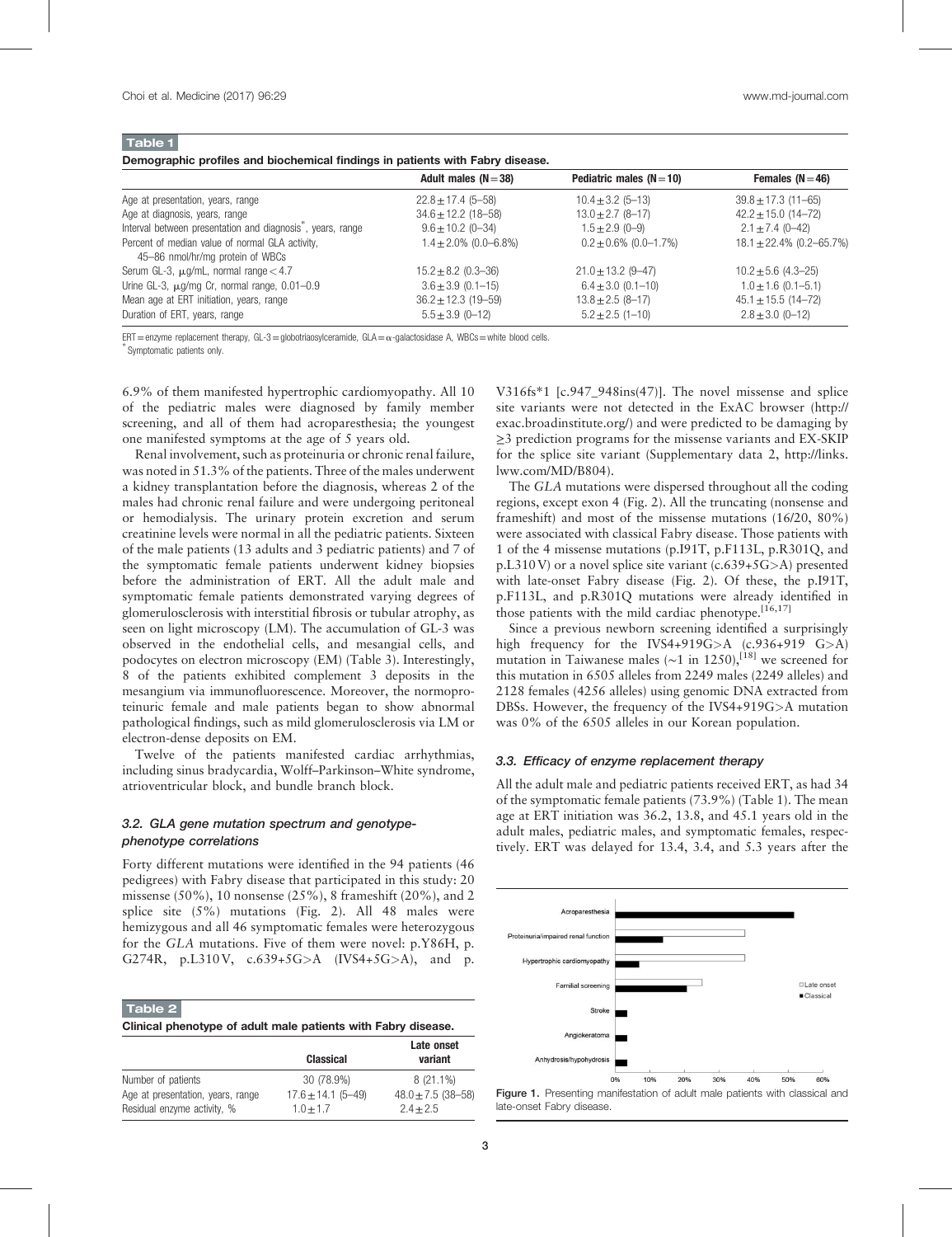<span id="page-3-0"></span>

| Baseline renal biopsy pathological findings in patients with Fabry disease. |  |  |  |
|-----------------------------------------------------------------------------|--|--|--|
|-----------------------------------------------------------------------------|--|--|--|

| Adult males $(N=13)$             | Pediatric males $(N=3)$                          | Females $(N=7)$                                 |
|----------------------------------|--------------------------------------------------|-------------------------------------------------|
| $939 \pm 819$ (64-2368) mg/day   | 94-106 mg/m <sup>2</sup> /day                    | $553 \pm 563$ (47-1447) mg/day                  |
| $(N=11), 3(N=1), 4(N=1)$         | 1 ( $N = 3$ )                                    | $1(N=4)$ , $2(N=1)$ , $3(N=2)$                  |
|                                  | Endothelial ( $N = 0$ ), mesangial ( $N = 2$ ),  | Endothelial ( $N = 2$ ), mesangial ( $N = 4$ ), |
| epithelial $(N=7)$               | epithelial $(N=0)$                               | epithelial $(N=1)$                              |
| $N = 10$ , $21 \pm 26\%$ (1-83%) | $N = 1,33\%$                                     | $N = 3, 19 - 50\%$                              |
| 4.5–67% (N = 4)                  | $N=0$                                            | $3 - 25\%$ (N = 4)                              |
|                                  |                                                  |                                                 |
|                                  |                                                  | 6                                               |
|                                  | Endothelial ( $N = 8$ ), mesangial ( $N = 10$ ), |                                                 |

CKD = chronic kidney disease, FSGS = focal segmental glomerulosclerosis, GL-3 = globotriaosylceramide.

onset of symptoms in the adult males, pediatric males, and symptomatic females, respectively.

Angiotensin-converting enzyme inhibitors or angiotensin receptors blocker were administered in 24 of the adult male patients (63.2%) and 8 of the female patients (17.4%) with overt proteinuria (>300mg/day) before the administration of ERT. The renal function remained stable during the ERT in most of the adult males, but deteriorated in 2 of the patients who harbored 2 different truncating mutations (p.R342∗ and p.T412Sfs∗37). In 3 of the male patients who had already received kidney transplants before the ERT, the serum creatinine levels and amount of proteinuria were stable during the ERT. When we evaluated the renal outcomes of those patients who received ERT for more than 5 years, the age at diagnosis, amount of proteinuria, and glomerular filtration rate before ERT were the most important factors affecting the renal outcomes.<sup>[\[15\]](#page-4-0)</sup>

#### 4. Discussion

This study described the demographic data, baseline clinical features, and GLA mutation spectrum of 94 patients with Fabry disease in Korea. Most of these patients exhibited classical Fabry disease and exhibited typical the clinical features, including renal, cardiac, and neurological complications.

The intervals between the mean age at onset and mean age at diagnosis were 9.6, 1.5, and 2.1 years in the adult males, pediatric males, and symptomatic females, respectively. Both the nonspecific nature of the early symptoms of Fabry disease and the lack of recognition of the constellation of clinical features by the general physician could contribute to a delayed diagnosis.<sup>[\[3\]](#page-4-0)</sup> The risks of a delayed or overlooked diagnosis have been confirmed in other surveys and lead to serious morbidity.<sup>[\[4\]](#page-4-0)</sup>

Fabry disease has been regarded as a rare lysosomal storage disease with an incidence rate of 1 in 40,000 to 1 in 117,000 live births.<sup>[\[19\]](#page-4-0)</sup> However, newborn screening results have shown a relatively high incidence, ranging from 1 in 1250 to 1 in 4600, with 6–7 times more late-onset patients than those with classical Fabry disease.<sup>[18,20]</sup> In contrast, our survey demonstrated an approximately 4 times higher incidence of classical than lateonset Fabry disease, indicating the underdiagnosis of the lateonset type. Moreover, when extrapolating less than 100 identified patients from the 50 million people in South Korea, Fabry disease is certainly being underdiagnosed, particularly the mild, late-onset type. Interestingly, Fabry disease was detected in only 1 additional family member following the diagnosis of a proband, which is a much lower incidence than that of a previous report in which the average number was  $5^{[21]}$  $5^{[21]}$  $5^{[21]}$  This could have been due, in part, to the incomplete analysis of the family pedigree (lack of a genetic counseling system), or to cultural issues, such as refusing further family evaluations for fear of stigmatization.

Using enzyme assays or genotyping, several studies have undertaken mass screenings for Fabry disease in newborns or high-risk groups, such as hemodialysis patients with chronic renal failure, patients with left ventricular hypertrophy of unknown etiology, or patients with familial Mediterranean fever.[20,22–24] These types of screenings have also been done in



Figure 2. GLA gene mutations in Korean patients with Fabry disease. We identified 40 mutations. Five of them were novel mutations.